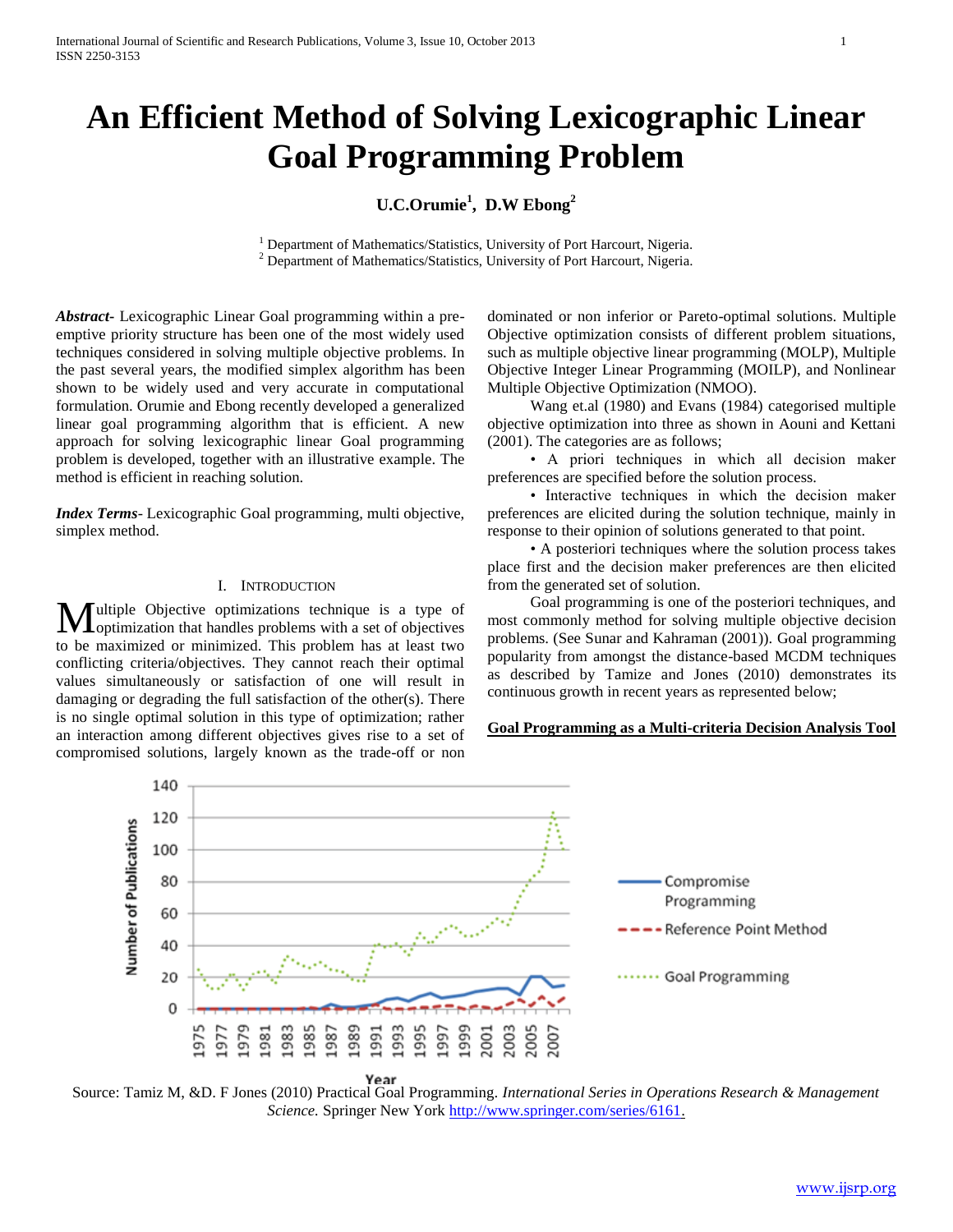Goal programming is used in optimization of multiple objective goals by minimizing the deviation for each of the objectives from the desired target. In fact the basic concept of goal programming is whether goals are attainable or not, an objective may be stated in which optimization gives a result which come as close as possible to the desired goals. minimize:

$$
\sum_{i}^{m} w_{i} p_{i} (d_{i}^{-} + d_{i}^{+})
$$
\n
$$
\sum_{j}^{n} a_{ij} x_{ij} + d_{i}^{-} - d_{i}^{+} = b_{i} \qquad (i = 1, 2, ..., m),
$$
\n
$$
x_{ij}, d_{i}^{-}, d_{i}^{+} \ge 0, w_{i} > 0, (i = 1, 2, ..., m); j = 1, 2, 3, ..., n)
$$
\n(1.2)

 In many situations, however, a decision maker may rank his or her goals from the most important (goal 1) to least important (goal m). This is called Preemptive goal programming and its procedure starts by concentrating on meeting the most important goal as closely as possible, before proceeding to the next higher goal, and so on to the least goal i.e. the objective functions are prioritized such that attainment of first goal is far more important than attainment of second goal which is far more important than attainment of third goal, etc, such that lower order goals are only achieved as long as they do not degrade the solution attained by higher priority goal**.** When this is the case, pre emptive goal programming may prove to be a useful tool. The objective function coefficient for the variable representing goal i will be  $p_i$ . In problem with more than one goal, the decision maker must rank the goals in order of importance.

 However, a major limitation in applying GP as recorded in Schniederjans, M. J. & N. K. Kwak (1982) has been the lack of an algorithm capable of reaching optimum solution in a reasonable time. Hwang and Yoo (1981) cited a number of limitations found in existing algorithms. The purpose of this research is to present an efficient method for solving lexicographic linear goal programming problems.

 The paper is organized as follows: Introduction to Preemptive Linear Goal Programming is provided in section two. The new algorithm for lexicographic goal programming and the

*k lexi* min  $z = (p_1(d_1^-, d_1^+), p_2(d_2^-, d_{2}^+), ..., p_k(d_{k}^-, d_{k}^+))$  (2.1) S.t

$$
\sum_{j}^{n} a_{ij} x_{ij} + d_{i}^{-} - d_{i}^{+} = b_{i} \qquad (i = 1, 2, ..., m),
$$
  
\n
$$
x_{ij}, d_{i}^{-}, d_{i}^{+} \ge 0, w_{i} > 0, (i = 1, 2, ..., m); j = 1, 2, 3 ..., n)
$$
  
\n(2.3)

 The model has k priorities, m objectives and n decision variables.  $p_i$  is the ordered  $i^{th}$  priority levels of the deviational variables in the achievement function. The priority structure for the model is established by assigning each goal or a set of goals to a priority level, thereby ranking the goals lexicographically in order of importance to the decision maker. This is known as

Schniederjans and Kwaks (1982) referred to the most commonly applied type of goal programming as "pre-emptive weighted priority goal programming" and a generalized model for this type of programming is as follows:

$$
(1.1)
$$
\n
$$
(1.2)
$$
\n
$$
(1.3)
$$

solution description are the focus of Section three and four respectively, whereas the summary and conclusion will be presented in section five and six respectively.

#### II. LEXICOGRAPHIC (PREEMPTIVE) LINEAR GOAL PROGRAMMING (LLGP)

 The basic purpose of LLGP is to simultaneously satisfy several goals relevant to the decision-making situation. To this end, a set of attributes to be considered in the problem situation is established. Then, for each attribute, a target value (i.e., appraisal level) is determined. Next, the deviation variables are introduced. These deviation variables may be negative or positive (represented by  $d_i$  and  $d_i$ <sup>+</sup> respectively). The negative deviation variable,  $d_i$ , represents the quantification of the underachievement of the *i*th goal. Similarly, *d<sup>i</sup>* represents the quantification of the over-achievement of the *i*th goal. Finally for each attribute, the desire to overachieve (minimize  $d_i$ ) or underachieve (minimize  $d_i^+$ ), or satisfy the target value exactly (minimize  $d_i + d_i^+$ ) is articulated. And finally, the deviational variables prioritized in order of importance.

 The general algebraic representation of lexicographic linear goal programming is given as

lexicographic GP (LGP), as introduced by Ijiri (1965), and developed by Lee (1972) , and Ignizio (1976). This was modified by [11], [12], [13], [14], and [15].Priorities do not take numerical value, but simply a suitable way of indicating that one goal is more important than another.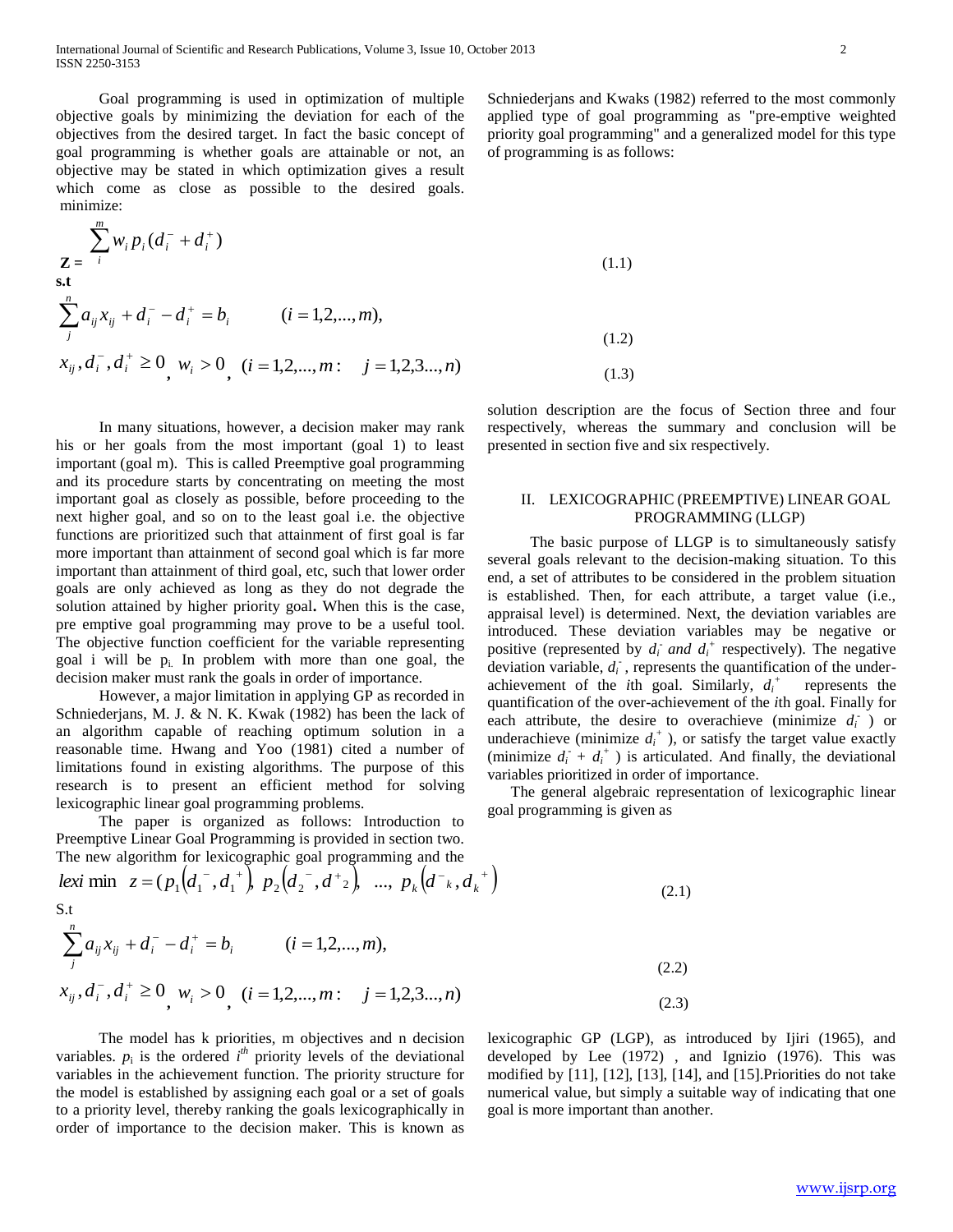#### III. THE NEW ALGORITHM FOR LEXICOGRAPHIC GOAL PROGRAMMING (LGP)

 The procedure utilizes Orumie and Ebong (2011) initial table with modifications as shown below, together with the inclusion of hard constraints. The procedure considers goal constraints as both the objective function and constraints. The objective function becomes the prioritized deviational variables and solves sequentially starting from the highest priority level to the lowest. It starts by not including the deviational variable columns that did not appear in the basis on the table, but developed when necessary since  $d_i^+ = -d_i^-$ .

#### **TABLE 1.1 INNITIAL TABLE OF THE NEW ALGORITM**

| with $p_i$ $C_B$ | Variable in basis   $X_1$ $X_2$ $X_n$ S $d_1^{(v)}$ $d_2^{(v)}$ $d_t^{(v)}$                                                               | Solution value $b_i$ .<br>R.H.S |
|------------------|-------------------------------------------------------------------------------------------------------------------------------------------|---------------------------------|
|                  | $a_{12}$ $a_{1n}$ $s_1$ $c_{11}^{(v)}$ $c_{11}^{(v)}$ $\overline{\cdot c_{1t}^{(v)}}$<br>$a_{11}$                                         | b <sub>1</sub>                  |
|                  | $a_{22}$ $a_{2n}$ $s_2$ $c_{21}^{(v)}$ $c_{22}^{(v)}$ $c_{21}^{(v)}$<br>$a_{21}$                                                          | b <sub>2</sub>                  |
|                  | $\sim$<br><b>Contract Contract</b><br>$\bullet$<br>$\bullet$<br>$\cdot$                                                                   | $\bullet$                       |
|                  | <b>Contract Advised</b><br>$\ddot{\phantom{1}}$<br>the contract of the contract of<br><b>Contractor</b><br>$\cdot$                        | $\bullet$                       |
|                  | the contract of the contract of the contract of<br>$\bullet$<br>$\cdot$                                                                   | $\cdot$                         |
|                  |                                                                                                                                           |                                 |
|                  | $a_{mn}$ S <sub>m</sub> C <sub>m1</sub> <sup>(v)</sup> C <sub>m2</sub> <sup>(v)</sup> C <sub>mt</sub> <sup>(v)</sup><br>$a_{m1}$ $a_{m2}$ | $b_m$                           |

 Consider the Preemptive Linear Goal programming model. The formulation for n variables, m goal constraints, t deviational variables in z and L preemptive priority factors is defined below.

$$
lex \min z = \sum_{k}^{l} p_k(d_{i_l}^-, d_{i_l}^+) \qquad \qquad \text{for } k \subset i_t \subset \{1, 2, ..., m\} \qquad (3.1)
$$

such that

$$
\sum_{i}^{m} a_{ij} x_j + d_i \bar{d}_i - d_i = b_i \tag{3.2}
$$

$$
\sum_{j}^{n} a_{ij} x_j \le b_i \tag{3.3}
$$

$$
x_{ij}, d_i, d_i^+ \ge 0 \tag{3.4}
$$

for 
$$
(i = 1, 2, \ldots, m: j = 1, 2, 3 \ldots, n)
$$

where  $p_k = k^{th}$  priority factor k= 1,2, . . .L,  $(d_i^+, d_i^-)$  $d_{i_k}^+, d_{i_k}^-$ ) are set of deviational variables in z with the priorities attached to them.  $x_j, d_i^+, d_i^- \ge 0$   $i = 1,...,m, j = 1,...n$ 

Let  $p_k$  be the k<sup>th</sup> priority level, then; the algorithm;

## **Step 1. Initialization:**

Set  $k \leftarrow 1$  i.e set the first priority  $k=1$ 

#### **Step 2. Feasibility:**

If 
$$
b_i = 0
$$
 for i=1,2, ..., m, go to Step 8. i.e. if all the rhs=0 {solution optimal}  
\nSet  $b_i \leftarrow |b_i|$  for I = 1,2,..., m. i.e. take absolute value of the rhs {ensure feasibility}

## **Step 3. Optimality test:**

If  $g_{hj} \leq 0$  for all  $j \neq pivot$  *column*,  $h \in i_{k}$  go to Step 7.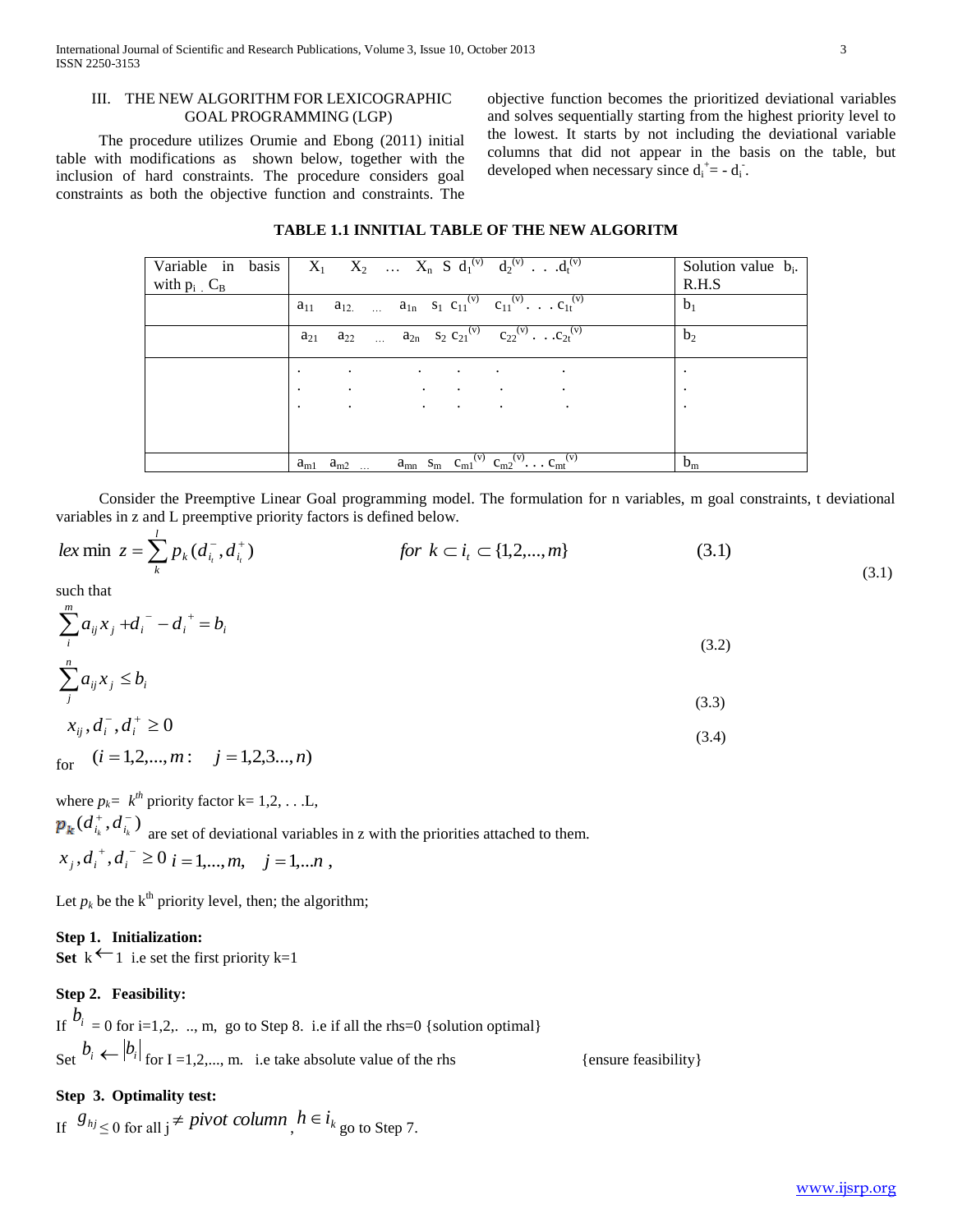International Journal of Scientific and Research Publications, Volume 3, Issue 10, October 2013 4 ISSN 2250-3153

{all coefficients of priority row  $h$  non positive ,so  $p_k$  is satisfied}.

#### **Step 4. Entering variable:**

#### Entering variable is the variable with highest positive coefficient in the row  $g_h$ ,  $h \in \{1,2, L\}$  for the  $J^+$  $p_k(d_{i_t}^-, d_{i_t}^+)$  rows of the

objective function which does not violate priority condition. i.e if  $g_h$ ,  $h \in \{1,2, L\}$  is the highest coefficient, but has been previously satisfied or more important than the leaving variable under consideration, then consider the next higher value on the same row, otherwise go to step 7. (The priority attached to the entering variable should be placed alongside with it into the basis).

In case of ties { 
$$
\mathcal{S}_{hj_1} \cdots \mathcal{S}_{hj_s}
$$
 }, then the entering variable is the variable for which  $j_q : q = 1,..., s$ 

{ties in the priority rows }

#### **Step 5**. **Leaving variable**:

If  $y_0$  is the column corresponding to the entering variable in Step 4, then the leaving variable is the basic variable with minimum

$$
\left\{\frac{b_i}{g_{y_0}}: g_{y_0} > 0, i = 1, 2, \dots m\right\} \n\left\{\n\frac{g_{y_0}}{g_{y_0}}\n\right\} \n\text{ is the pivot column.}
$$

In case of ties, the variable with the smallest right hand side leaves the basis.

#### **Step 6. Interchange basic variable and non basic variable:**

Perform Gauss Jordan row operations to update the table. If  $P_k$  is still in the basis (C<sub>B</sub>), go to Step 3.

#### **Step 7. Increment process:**

Set k  $\leftarrow k+1$ . If  $k \le L$ , go to Step 3. Satisfied priority will not reenter for the lesser one to leave, instead variable with the next higher coefficient enters the basis.

#### **Step 8. Solution is optimal when:**

- i.) The coefficient of the priority rows are all negative or zero
- ii.) The right hand sides of the priority rows are all zero
- iii.) The priority rows are satisfied.

The optimal solution is the value  $p_k(d_i^+, d_i^-)$  in the objective function as appeared in the last iteration table. i.e. The value of the achievement function becomes a vector of priority levels in the optimal values in the final tableau.

**Note :** Just as in the method of artificial variables, a variable of higher or equal priority that has been satisfied should not be allowed

to re-enter the table. In this case the next higher coefficient of  $g_{hj}$  will be considered.

### IV. SOLUTION OF ILLUSTRATIVE EXAMPLE

Given an example i below, the solution procedure is thus;

(i) 
$$
\min_{s,t} z = p_1 d_1^- + P_2 d_2^- + P_4 d_3^+ + p_4 d_4^+
$$
  
\ns.t  
\n
$$
7x_1 + 6x_2 + d_1^- \t d_1^+ = 30
$$
  
\n
$$
2x_1 + 3x_2 + d_2^- \t d_2^+ = 12
$$
  
\n
$$
6x_1 + 5x_2 + d_3^- \t d_3^+ = 30
$$
  
\n
$$
x_2 + d_4^- \t d_4^+ = 7
$$
  
\n
$$
x_i \ge 0, d_i^+, d_i^- \ge 0, d_i^+ \bullet d_i^- = 0
$$

J  $\left\{ \right.$  $\mathbf{I}$ 

is maximum

 $\overline{\mathcal{L}}$ ⇃

 $\min_{h} \left\{ \frac{b_{i}}{g}\right\} _{hj_{q}}$  :  $g_{hj_{q}} > 0$ *i*  $\lim_{h} \left\{ \frac{\nu_i}{g} \right\}_{h}$  :g *b*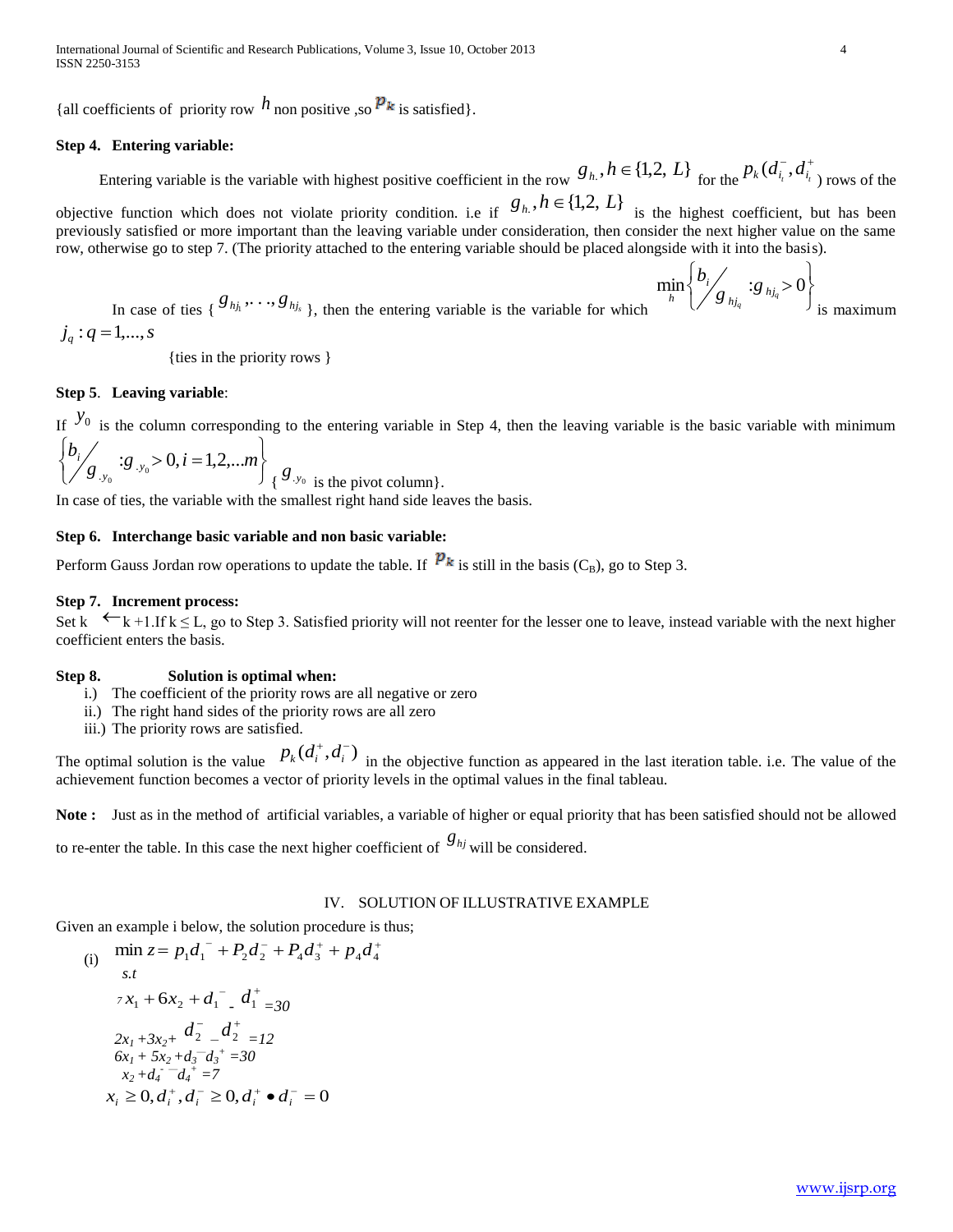|                                 | $x_I$ | $x_2$ | $d_I$ | $d_2$ | $d_4$          | $\overline{d_3}^+$ | <b>RHS</b> |
|---------------------------------|-------|-------|-------|-------|----------------|--------------------|------------|
| $P_{I} d_{I}$                   |       | 6     |       |       | 0              | 0                  | 30         |
| $^{p}2d_{2}$                    | 2     | з     | 0     |       | $\overline{0}$ | 0                  | 12         |
| $^{p}$ <sub>4</sub> $d_{3}^{+}$ | 6     | 5     | 0     |       | $\overline{0}$ | $-1$               | 30         |
| $P_{3}d_{4}$                    | 0     |       | 0     |       |                | 0                  |            |

**TABLE 1: INNITIAL TABLE FOR PROBLEM (I)**

#### $x<sub>l</sub>$  enter

 $d_I$ <sup>--</sup> leaves

 The above table (1) is the initial table of problem (i). Column one represents the variables in z with priorities assigned to each of them which forms the bases. Columns two and three represent the coefficients of the decision variables  $(a_{ij})$  in the goal constraints equation. Columns four to seven represent coefficient of deviational variables  $(c_{it}^{\prime})$  in the goal constraint equations that appeared in the achievement function. Column eight is the right hand side values of the constraints equations. Applying the algorithm, step 1. set  $k=1$ .

Step 2.  $\exists$   $\stackrel{1}{\rightarrow}$   $\stackrel{1}{\rightarrow}$   $\stackrel{1}{\rightarrow}$  *for i=1,2,..., 4,* {So solution feasible.}

Step 3.  $\exists$  <sup>*g*<sub>1j</sub></sup> >0 for some j. {So solution not optimal}. Since there is positive coefficient in the priority row, then the solution is not optimal.

Step4. Max  ${g_i}$ =max{7, 6, 1, 0,0,0,}=7 at  $g_{11}$  i.e.  $x_1$ =7 enters the bases since it is the highest in the row.

step 5 Min  $\frac{\left\{b_i\right\}}{g_{i1}}$ :  $g_{i1} > 0$ }  $\frac{b_i}{g_{i1}}$ :  $g$ *i* = min{30/7, 6, 5,} = 30/7 at  $\left[\frac{b_1}{g_{11}}\right]$ .  $\frac{0}{g_1}$ b . So  $d_1$  leaves the bases. i.e the minimum ratio of the right hand side to the entrying column.

Step6. Perform the normal gauss Jordan's simplex operation to update the new

Tableau (see Tableau 2) and check if  $P_1$  is still in the basis (C<sub>B</sub>) to test for optimality.

|               | $\mathcal{X}_I$ | $x_2$ | $\boldsymbol{a}$ | $d_2$ | $d_4$ | $d_3$ | <b>RHS</b> |
|---------------|-----------------|-------|------------------|-------|-------|-------|------------|
| $\mathcal{X}$ |                 | 6/7   |                  |       | 0     |       | 30/7       |
| $_{2}d_2$     |                 | 0/7   | 2/7              |       |       |       | 24/7       |
| $4d_3$        |                 | 1/7   |                  |       |       |       | 30/7       |
| $3d_4$        |                 |       |                  |       |       |       |            |

#### **TABLE 2: 1st ITERATION FOR PROBLEM(i)**

*x2* enter

 $d_2$ <sup>-</sup> leaves

Table (2), shows that  $P_1$  is satisfied since it is no longer in the bases. Step7. Set k=2. Since  $2 < L=4$ , go to step 3.

Step3.  $\exists$  <sup>*g*<sub>2*j*</sup> >0</sub> for some j. i.e 2<sup>nd</sup> priority row. {So solution not optimal}</sup>

Step4.  $\max\{g_{2j}\}_{\text{max}\{0,9/7,-2/7,1,0,0\}=9/7 \text{ at } g_{22}$ . So,  $x_2$  enters the basis.

Step5. Min  $\frac{b_i}{g_{i2}}$ :  $g_{i2} > 0$  $\frac{b_i}{3i_2}$ : *g i*  $=$ min {5, 8/3,7} $= 8/3$  at  $8^{22}$  $\frac{\nu_2}{g_2}$ *b*  $d_2$  leave since it has the smallest minimum ratio.

Step 6 Perform the same operation to update the new tableau Table 3 and check if  $P_2$  is still in the basis (C<sub>B</sub>) to test for optimality.

## **Table 3: 2ND ITERATION FOR PROBLEM (i)**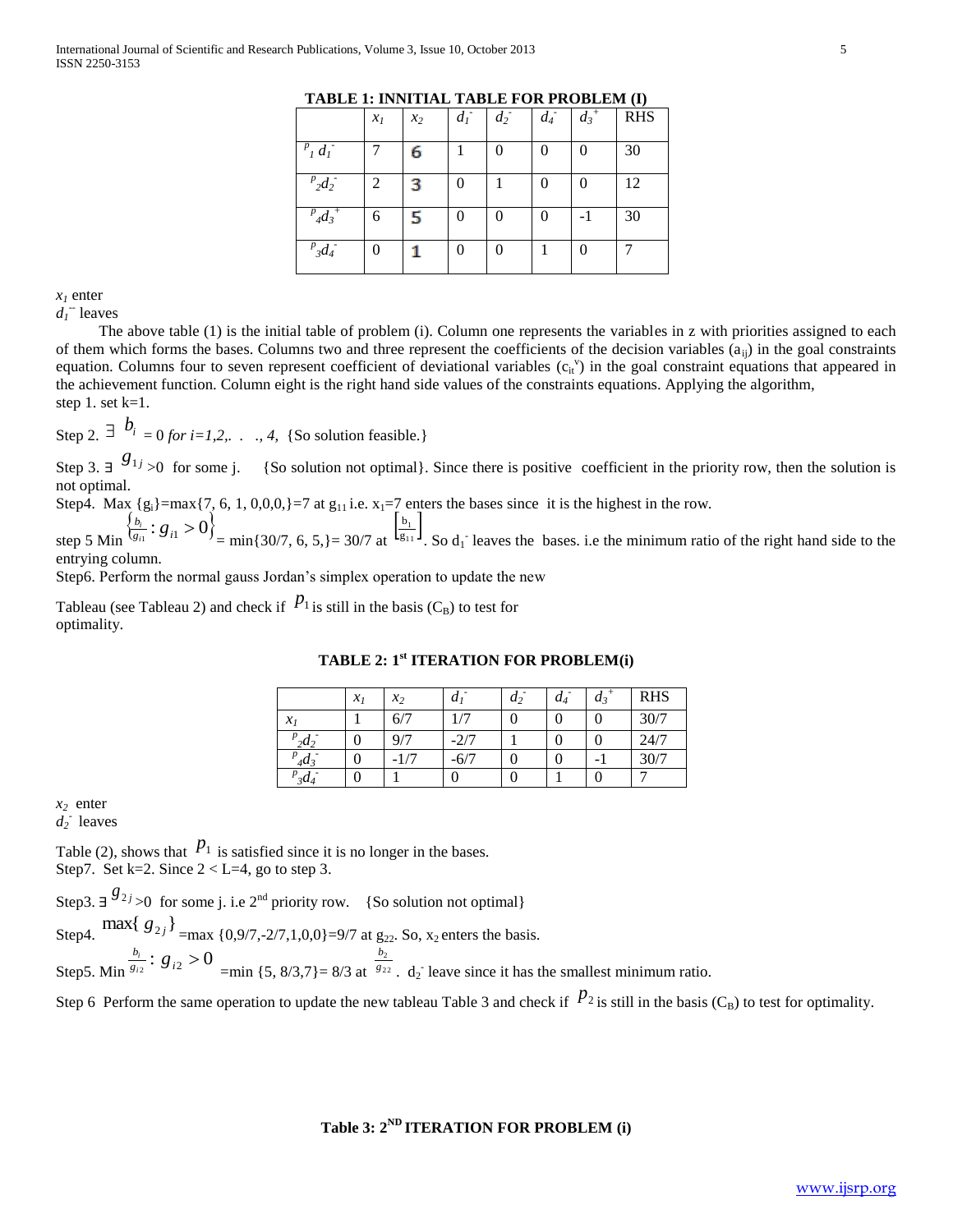|                  | $x_1$ | $x_2$          | $d_I$  | $d_2$  | $d_4$ | $d_3$ | <b>RHS</b> |
|------------------|-------|----------------|--------|--------|-------|-------|------------|
| $\mathcal{X}_I$  |       | 0              | 1/3    | $-2/3$ | 0     | 0     | っ          |
| $x_2$            | 0     |                | $-2/9$ | 7/9    | 0     | 0     | 8/3        |
| $p_{4}q_{3}^{+}$ | 0     | 0              | $-8/9$ | 1/9    | 0     |       | 14/3       |
| $P_{3}d_{4}$     |       | $\overline{0}$ | 2/9    | $-7/9$ |       | 0     | 13/3       |

 $d_2$ <sup>+</sup> enter *x<sup>1</sup>* Leaves

Table (3), shows that  $p_2$  is satisfied since it is no longer in the bases. Step7. Set k=3. Since  $3 < L=4$ , go to step 3.

Step3.  $\exists$  <sup>*g*<sub>4*j*</sup> >0</sub> for some j. i.e 3<sup>th</sup> priority row. {So solution not optimal}</sup>

Step4.  $\{\max g_{4j}\}_{\text{max } \{0,0, 2/9, -7/9, 1, 0\}} = \frac{|3/76}{9}$ at  $g_{44}$ . So,  $d_2$ <sup>+</sup> enters the basis. Step5. Min <sup>| g</sup><sub>i4</sub>  $\frac{v_i}{g_i}$ *b*  $\left| g_{i4} \right| > 0$  =min {3, 39/7} = 3 at  $\frac{b_1}{g_{14}}$  $\frac{v_1}{g_1}$ *b* . So  $x_1$  leave since it has the smallest minimum ratio.

Step 6. Perform the same operation to update the new tableau Table 4 and check if  $P_3$  is still in the basis (C<sub>B</sub>) to test for optimality.

**Table 4: 3RD ITERATION FOR PROBLEM (i)**

|              | $\mathcal{X}_I$ | $x_2$          | $a_i$  | $d_2$            | $d_4$ | $d_2$ | $d_3$                    | <b>RHS</b> |
|--------------|-----------------|----------------|--------|------------------|-------|-------|--------------------------|------------|
| $d_2$        | 3/2             | $\overline{0}$ | 1/2    | - 1              |       |       | $\boldsymbol{0}$         | $\sim$     |
| $x_2$        | 7/6             |                | 1/6    | 0                |       |       | $\boldsymbol{0}$         |            |
| $d_4$        | 1/6             | $\overline{0}$ | $-5/6$ | $\boldsymbol{0}$ | 0     |       | $\overline{\phantom{0}}$ |            |
| $P_{3}d_{4}$ | $-7/6$          | $\theta$       | 1/6    | 0                |       |       | $\boldsymbol{0}$         | $\sim$     |

 $d_I^+$  enter

 $d_3$ <sup>+</sup> leaves

Table (4), shows that  $P_3$  is not satisfied since it is still in the bases.

Step3.  $\exists$  <sup>*g*<sub>4*j*</sup> >0</sub> for some j. i.e 3<sup>th</sup> priority row. {So solution not optimal}</sup>

Step4.  ${\max g_{4j}}_{\text{max } {\{7/6,0, 1/6, 0, 1,0, 0\} = 1/6 \text{ at } g_{43}.\text{ But, } d_1 \text{' cannot re-enter for lower priority to leave the basis. Therefore p_3}}$ cannot be satisfied further, so go to step 7.

Step7. Set k=4 and go to step 3.

Step3.  $\exists$  <sup>*g*<sub>3*j*</sup> >0</sub> for some j. i.e 4<sup>th</sup> priority row. {So solution not optimal}</sup>

Step4.  $\{\text{max } g_{3j}\}_{\text{max } \{1/6, 0, -5/6, 0, 0, 0, -1\} = 5/6 \text{ at at } |g_{33}| \text{ so, } d_1^+ \text{ enters the basis.}$ Step5. Min <sup>| g</sup><sup>13</sup>  $\frac{v_i}{g_i}$ *b*  $\left| \frac{1}{s} \right| \left| \frac{g}{s^3} \right| > 0$  =min {6}= 6 at  $\frac{b_3}{g_{33}}$  $rac{v_3}{g_3}$ *b* . So  $d_3$ <sup>+</sup> leave..

Step 6. Perform the same operation to update the new tableau Table 5 and check if  $P_4$  is still in the basis (C<sub>B</sub>) to test for optimality.

|                | $x_I$  | $x_2$    | a <sub>1</sub> | a <sub>2</sub> | $d_4$          | a <sub>1</sub> | $d_2$          | $d_3$  | <b>RHS</b> |
|----------------|--------|----------|----------------|----------------|----------------|----------------|----------------|--------|------------|
| $a_2$          | 8/5    | $\theta$ |                | - 1            | $\overline{0}$ | 0              |                | $-3/2$ | 6          |
| $x_2$          | 6/5    |          |                |                | 0              |                | 0              | $-1/5$ | 6          |
| d <sub>1</sub> | 1/5    | 0        | - 1            | 0              | $\theta$       |                | $\overline{0}$ | $-6/5$ | 6          |
| $d_4$          | $-6/5$ | $\theta$ | 0              | 0              |                | 0              | 0              | 1/5    |            |

**Table 5: 4TH ITERATION FOR PROBLEM(i)**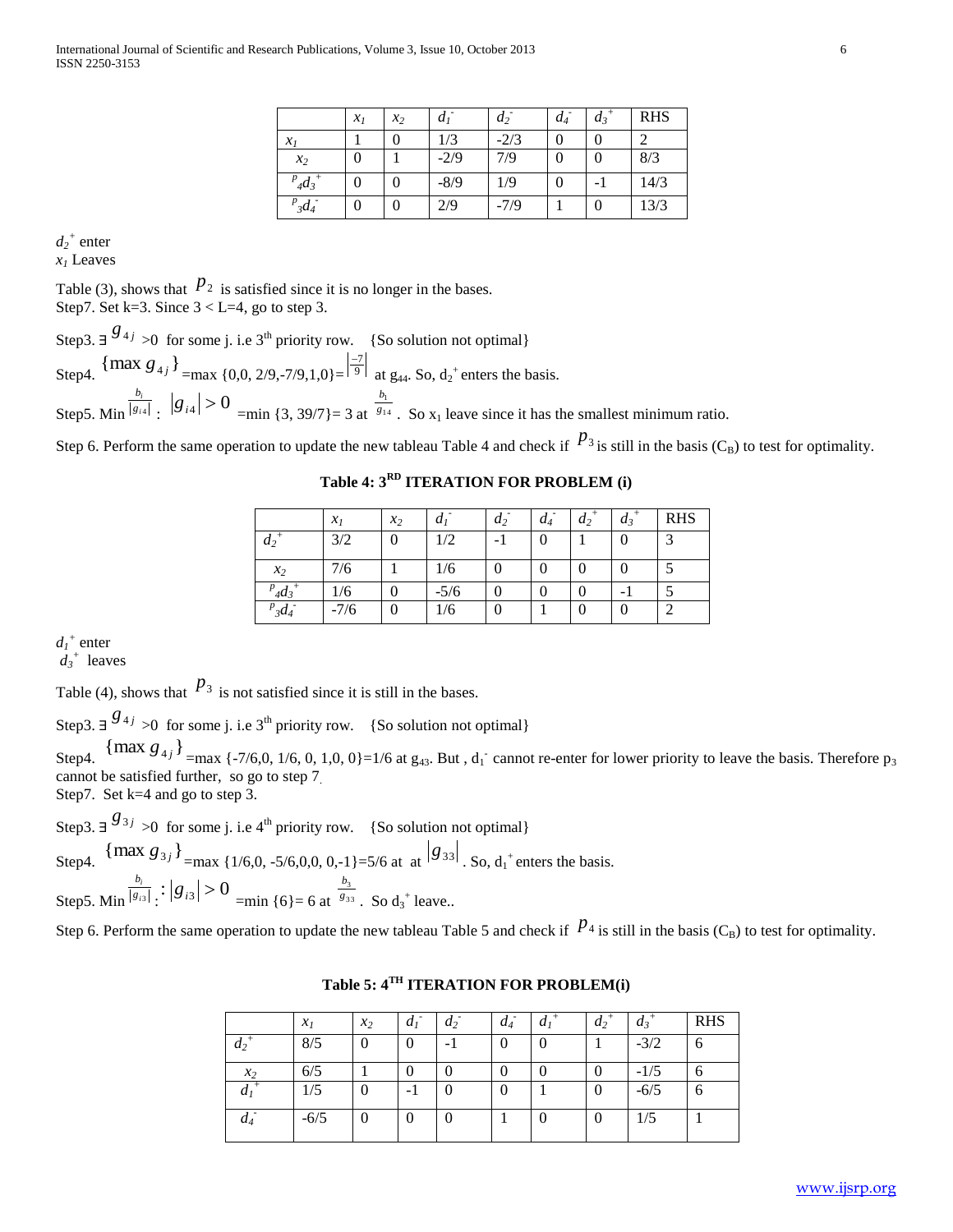$d_3$ <sup>+</sup> reenter

 $d_4$ <sup> $\cdot$ </sup> leaves

Table (5), shows that  $p_4$  is satisfied since it has left the bases. But  $p_3$  can be improved.

Step3.  $\exists$  <sup>*g*<sub>4*j*</sup> >0</sub> for some j. i.e 3<sup>th</sup> priority row. {So solution not optimal}</sup> Step4.  ${\max g_{4j}}_{\text{max} {\{6/5,0,0,0,1,0,0,1/5\}}=1/5 \text{ at } g_{48}.$  so,  $d_3$ <sup>+</sup> re-enter for higher priority to leave the basis.

Step5. Min  $\frac{b_i}{g_{i8}}$ :  $g_{i8} > 0$  $\frac{b_i}{g_{i8}}$ :  $g$ *i*  $=$ min {5}=5 at  $g_{48}$ . So  $d_4$ <sup>-</sup> leave.

Step 6. Perform the same operation to update the new tableau Table 6 and check if  $P_{4}$  is still in the basis (C<sub>B</sub>) to test for optimality.

#### **Table 6: Final iteration**

|                    | $\mathcal{X}_I$ | $x_2$ | $\mu_1$  | a <sub>2</sub> |    | a <sub>1</sub> | $a_2$            | $a_3$ | <b>RHS</b> |
|--------------------|-----------------|-------|----------|----------------|----|----------------|------------------|-------|------------|
| $\boldsymbol{u}_2$ | 37              | 0     | $\theta$ | -              | ı. |                |                  |       | 27/2       |
| $x_2$              |                 |       |          |                |    |                | $\left( \right)$ |       |            |
| и                  | ⇁               | 0     |          |                |    |                |                  |       | 12         |
| $a_3$              | -6              | 0     | $\theta$ | 0              |    |                | O                |       |            |

 $7 - 5$ 

The above is optimum since they cannot be achieved further.

#### V. RESULT

 Problems from standard published papers of various sizes and complexities were solved to test the efficiency of the new lexicographic algorithm. The models varied widely in the number of constraints, decision variables, deviational variables and preemptive priority levels as shown in the table below.

**TABLE 7. RESULT SUMMARY OF THE SOLVED PROBLEMS USING THE PROPOSED METHOD**

| source                     | No of constraints | decision<br>No.<br>of | No of deviational | No of preemptive |
|----------------------------|-------------------|-----------------------|-------------------|------------------|
|                            |                   | variables             | variables         | priorities       |
| Igizio $(1982)$            |                   |                       | 10                |                  |
| Crowder & Sposito $(1987)$ | 4                 |                       |                   |                  |
| Cohon (1978)               |                   |                       | 6                 |                  |
| Hana (2006)                |                   |                       |                   |                  |
| Gupta(2009)                |                   |                       |                   |                  |
| Gupta(2009)                |                   |                       |                   |                  |
| Rifia (1996)               | 4                 |                       | 6                 |                  |
| Baykasoglu(1999)           | 4                 |                       |                   |                  |
| Baykasoglu(2001)           |                   |                       |                   |                  |
| Olson(1984)                |                   |                       | 6                 |                  |

#### VI. CONCLUSION

 The proposed method is an efficient method of solving lexicographic Goal programming. The new method is used in solving various lexicographic linear Goal programming problems of different variables sizes, goals, constraints and deviational variables. The proposed method is an efficient method and its formulation represents a better model than the existing ones.

#### **REFERENCES**

- [1] C.L Hwang, A. S. M. Masud, S.R Paidy, and K. Yoon, Mathematical programming with multiple objectives: a tutorial. Computers & Operations Research. (1980). 7, 5-31.
- [2] Evans G.W An Overview of technique for solving multiobjective mathematical programs. Maence 30,(11) (1984) 1268-1282.
- [3] Aouni,B. & O. Kettani, Goal programming model: A glorious history and promising future. European Journal Of operation of operational research 133, (2001), 225-231
- [4] Sunnar, M and Kahrama, R A Comparative Study of Multiobjective Optimization Methods in Structural Design. Turk J Engin Environ Sci 25, (2001), 69 -86.